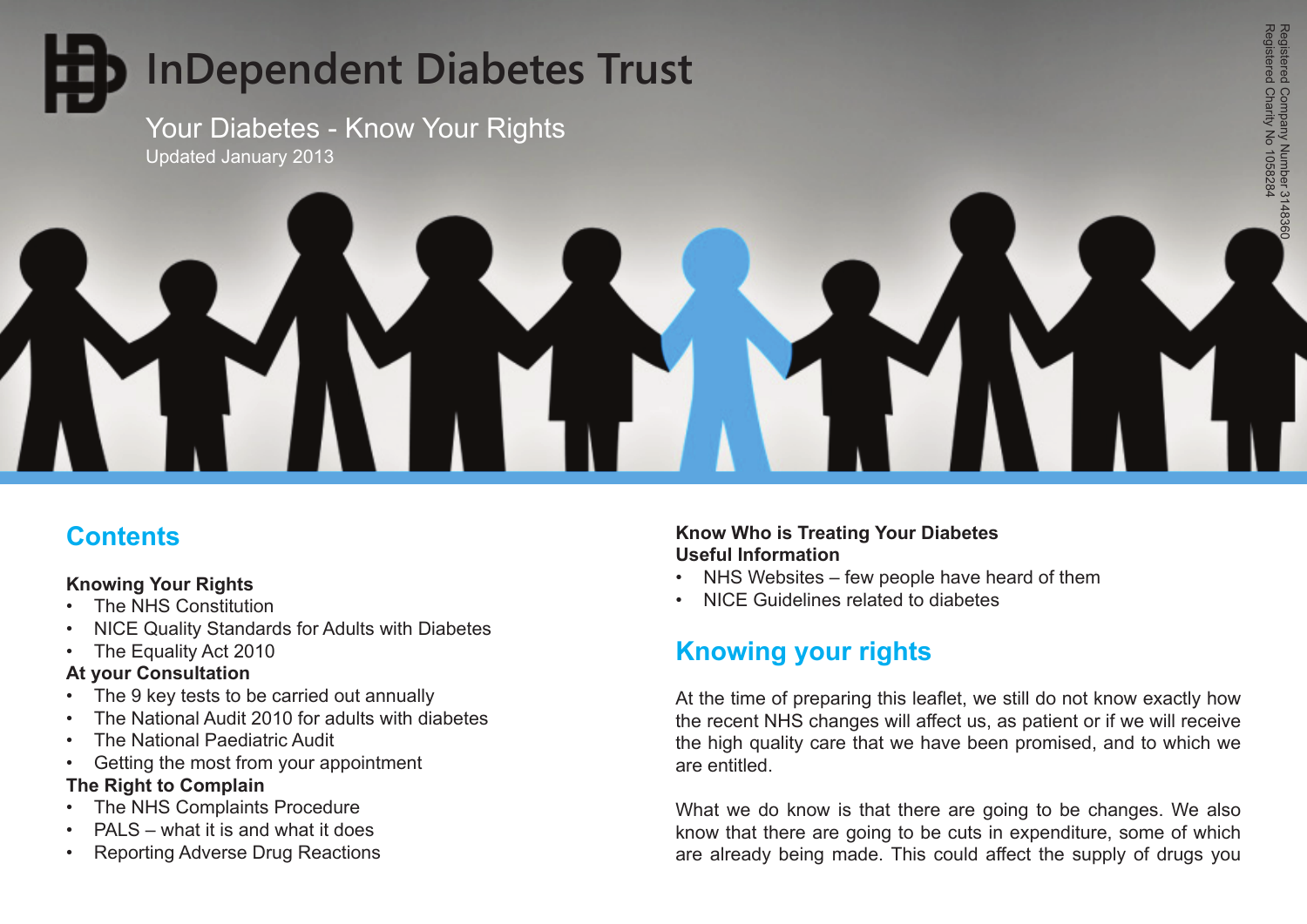take, the numbers of blood glucose strips you are prescribed or a reduction in the number of referrals to specialists by GPs.

For all of us, as patients or family carers, our health and wellbeing is our priority. We want diabetes and any other conditions managed to the high standard we need and deserve in order to provide a healthy and good quality of life. In these changing times it is more important than ever that we become more expert and more involved in our treatment and care. In order to do this, we need information to help us to do this.

This leaflet puts together a range of information which includes knowing your rights as a patient, the standards of care you should expect, what to do if things go wrong and how to effectively manage your appointments or consultations.

# **The NHS Constitution**

**"The NHS Constitution was created to protect the NHS and make sure that it will always do the things it was set up to do in 1948 – to provide high quality healthcare that's free and for everyone. No government will be able to change the Constitution, without the full involvement of staff, patients and the public"** [NHS website]

# **What is the Constitution?**

The Constitution brings together in one place, the details of what staff, patients and the public can expect from the NHS. It sets out your rights as an NHS patient and also your responsibilities. The rights cover how patients access health services, the quality of care you should receive, information about the treatments and programmes available to you, confidentiality and your right to complain if things go wrong. The NHS also makes certain pledges to you, which it is committed to achieving. These go above and beyond your legal rights and are a commitment to provide high-quality services.

The whole of the NHS Constitution is available online: **http://www.dh.gov.uk/en/Publicationsandstatistics/Publications/ PublicationsPolicyAndGuidance/DH\_113613** 

Of specific interest to us in respect to being denied access to treatments has to be about our rights to choice. These are your rights:

- **• You have the right to be involved in discussions and decisions about your healthcare, and to be given information to enable you to do this.** Your doctor should listen to you and respond to your concerns and preferences about your healthcare. That way, you can find out what is the best treatment for you. NHS staff will give you the information that you need to support these discussions and decisions.
- **• You have the right to accept or refuse treatment that is offered to you**, and not to be given any physical examination or treatment unless you have given valid consent. If you do not have the capacity to do so, consent must be obtained from a person legally able to act on your behalf, or the treatment must be in your best interests.
- **• You should always be treated with dignity and respect.**

# **Tips**

#### **Choice of treatments**

Your doctor or other healthcare professional should discuss with you your choices of treatment. The more you now about your condition and treatment options, the easier it is to make your views known. It is important to explain to your doctor your needs and the reasons for making your choices.

#### **Scientific evidence**

It maybe that the doctor will say there is strong scientific evidence to suggest that one treatment is better than others but there are still decisions and choices to be made. You can always ask the doctor for the scientific evidence and take it away to read before you make your decision, eg in Type 1 diabetes changing insulin type or in Type 2 diabetes making lifestyle changes before further medication. In other cases, it may be less clear which treatments are best. For instance, with diabetes the newer insulins or drugs for Type 2 diabetes

often do not show superiority over the old ones, so in these cases it is particularly important to ensure that you understand the options and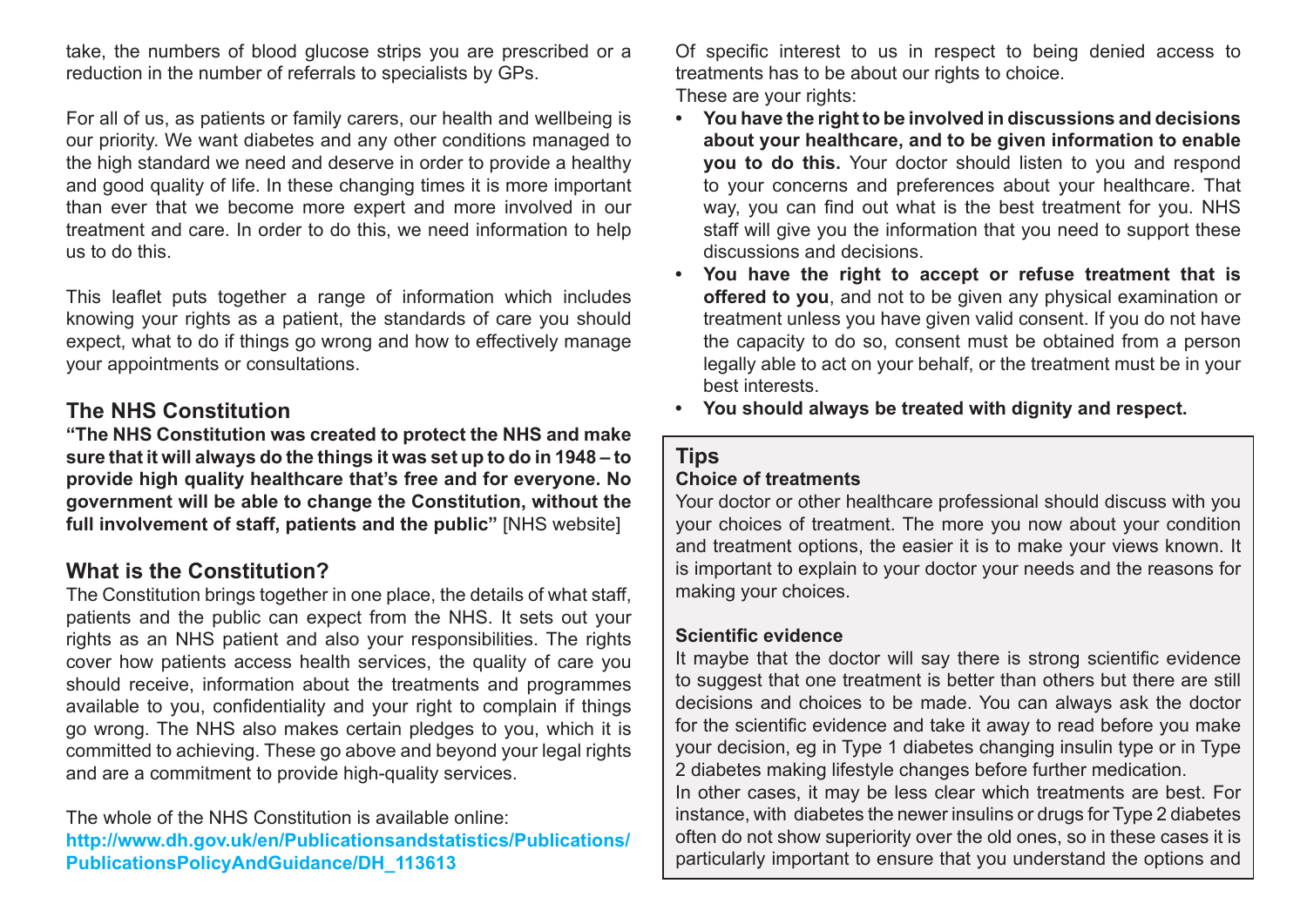make your views known. Another example of choice is the treatment of depression – you may prefer to see a counsellor rather than take antidepressants.

...........................................

# **NICE Quality Standards for adults with diabetes**

A key element of ensuring that you receive good care and get the most out of an appointment is to know your rights. You should know what standards of care you are entitled to, what to do if you feel you are not getting them and the support on offer to you if this is the case. The National Institute for Health and Clinical Excellence (NICE) is an independent organisation responsible for providing national guidance on promoting good health and preventing and treating ill health. It has issued a set of quality standards for adults with Type 1 and Type 2 diabetes. These quality standards lay down what level of care you should receive in relation to the management of your diabetes.

#### **The aim is that the Quality Standards will help the NHS to deliver the best outcomes from treatments for patients by:**

- Helping patients to understand what service they can expect from their health and social care providers, eg GPs, consultants, nurses
- Helping health and social care providers to make decisions about your care based on the latest evidence and best practice.
- • Enabling NHS Trusts to examine the standards of care they provide against the Quality Standards they should provide and to enable commissioners of services to be sure they are providing high quality and cost effective services.

## **Quality Standards for Diabetes**

These are basically the same as the standards laid down in the National Service Framework for Diabetes so here is what you should receive.

1. A structured education programme, annual review and ongoing education.

- 2. Personalised advice on nutrition and physical activity from a suitably trained healthcare provider.
- 3. Participation in annual care planning to agree goals and an action plan.
- 4. Agreement with your health professional of your target HbA1c and an ongoing review to minimise hypoglycaemia.
- 5. Agreement with your health professional to start, review and stop medications to lower blood glucose, blood pressure and blood lipids [cholesterol].
- 6. Trained health professionals to start and manage treatment with insulin as part of a structured education programme which includes learning dose adjustment.
- 7. Women of childbearing age should be regularly informed about the importance of preconception blood glucose levels and any risks, including medication, to the unborn child. If a pregnancy is planned, preconception care should be offered and if not, they should be offered contraceptive advice.
- 8. An annual assessment for complications and their management.
- 9. An assessment for psychological problems which, if present, should be appropriately managed.
- 10.People with diabetes at risk of foot ulceration should receive regular reviews by a foot protection team.
- 11. People with diabetes with a foot problem requiring urgent attention should be referred to a foot care team within 24 hours.
- 12.If admitted to hospital your care should be managed by appropriately trained staff. You should have access to a specialist diabetes team and given the choice of self-monitoring and managing your own insulin.
- 13.If you are admitted to hospital with ketoacidosis, you should receive educational and psychological support before being discharged and followed up by a specialist diabetes team.
- 14.If you have experienced hypoglycaemia which required medical attention, then you should be referred to a specialist diabetes team. The full details can be found at:

#### **http://www.nice.org.uk/aboutnice/qualitystandards/ qualitystandards.jsp**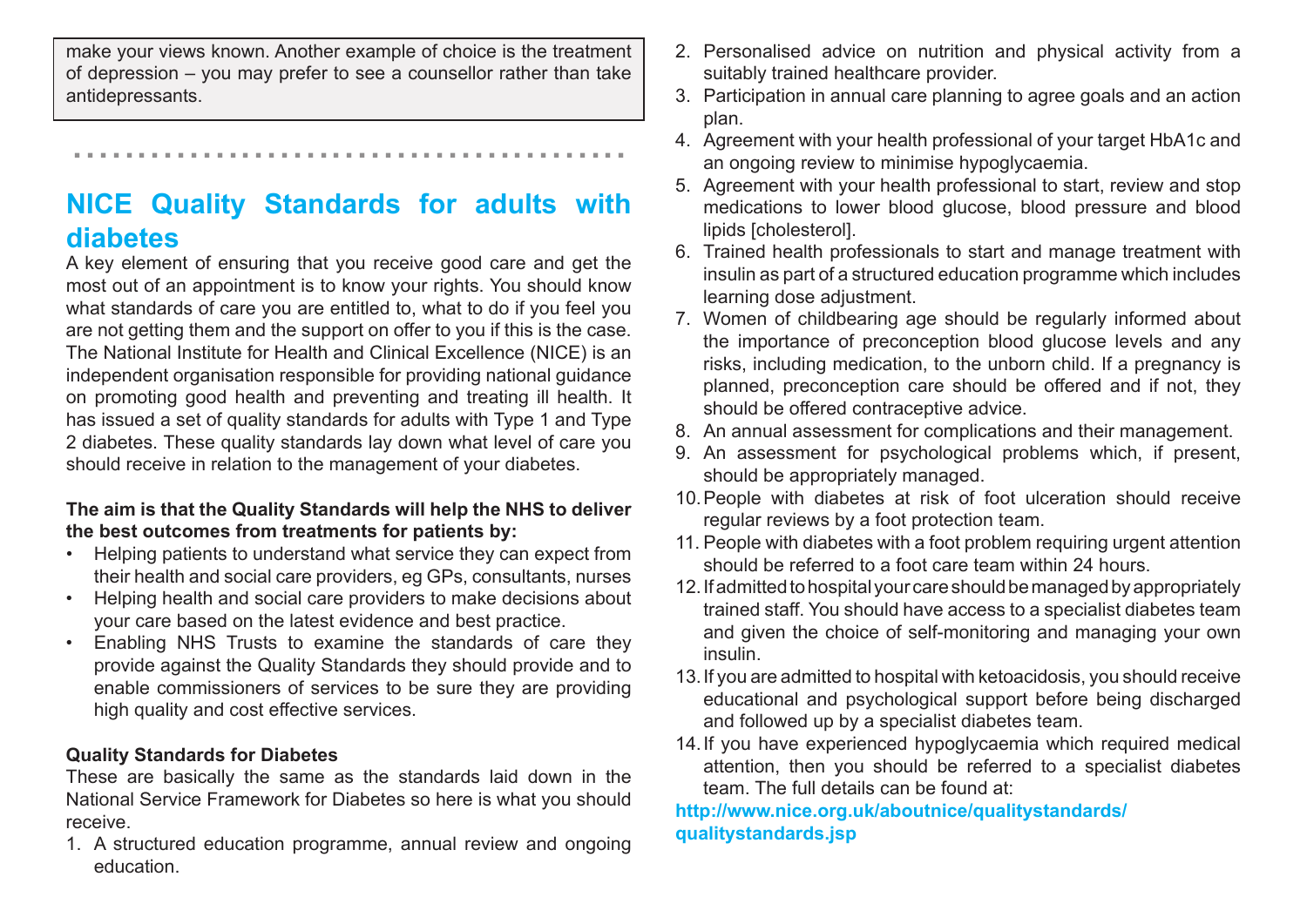## **Amendment – NICE Quality standards for adults with diabetes - July 13th 2012**

In the NICE Quality Standards for diabetes, statement number 10 said:

"*People with, or at risk of, foot ulceration should receive regular reviews by a foot protection team. Those with a foot problem requiring urgent attention should be referred to a foot care team within 24 hours.*"

This has now been amended because as originally written, it did not separate out the care of people '**with**' foot ulceration from care of those '**at risk**' of foot ulceration. People **with** foot ulceration require urgent medical attention and referral to and treatment by a multidisciplinary foot care team. As the statement was originally written, there was a risk of people with foot ulceration being inappropriately reviewed and referred. Quality statement 10 has therefore been amended to deal only with those 'at risk' of foot ulceration, and a new quality statement 11 has been included on 'foot problems requiring urgent medical attention'.

The key points to remember are:

- **People with diabetes at risk of foot ulceration receive regular review** by a foot protection team in accordance with NICE guidance.
- People with diabetes with a foot problem requiring urgent medical attention are referred to and treated by a multidisciplinary foot care team within 24 hours.

The amended quality standard is now available on the NICE website: http://www.nice.org.uk/guidance/qualitystandards/diabetesinadults/ diabetesinadultsqualitystandard.jsp

#### **Remember this is the care that you should receive and it is part of the government's promise to make sure that the standards of care are high quality.**

*If you are not receiving this standard of care, then you need to say so. There can be subtle ways of doing this, such as asking when you are going to receive the education programme that you should have or the slightly less subtle ways, such as writing to your GP practice* 

*manager or your local Primary Care Trust.*

# **Only half of patients have enough information to manage their condition**

#### **A structured education programme, annual review and ongoing education – point 1 in the Quality Standards**

A study of 4500 people with three chronic conditions, asthma, Type 2 diabetes and heart disease was carried out in eight European countries and the US [commissioned by the pharmaceutical company, Pfizer]. It showed that in the UK:

- Nearly half [48%] of people are concerned that they do not know enough about their conditions and its treatments to confidently manage them.
- • About half [49%] of people felt that a lack of knowledge might be worsening their conditions.
- When patients do receive health information on how to manage their condition, only half [49%] made proactive changes in their behaviour, based on the information they received. However, nearly three quarters [74%] of those who did change their behaviour reported health benefits.
- People use a wide number of sources of information, pharmacists, books, TV and radio and the internet [10%] with 91% looking to doctors and nurses as the main source of information.

The survey demonstrated that people need more and better information but it also showed that having information does not necessarily produce a change in behaviour. So it is essential that along with better education programmes, patients with chronic conditions are provided with support and help to enable them to make behavioural changes.

#### **Sources of information**

With only half of patients feeling that they have sufficient information, there certainly is a great need for more and better information for patients. But the sources of such information must be reliable, accurate and uninfluenced by anything other than the patients' best interest. Pharmaceutical companies want the EU to allow them to supply information directly to patients. We must remember that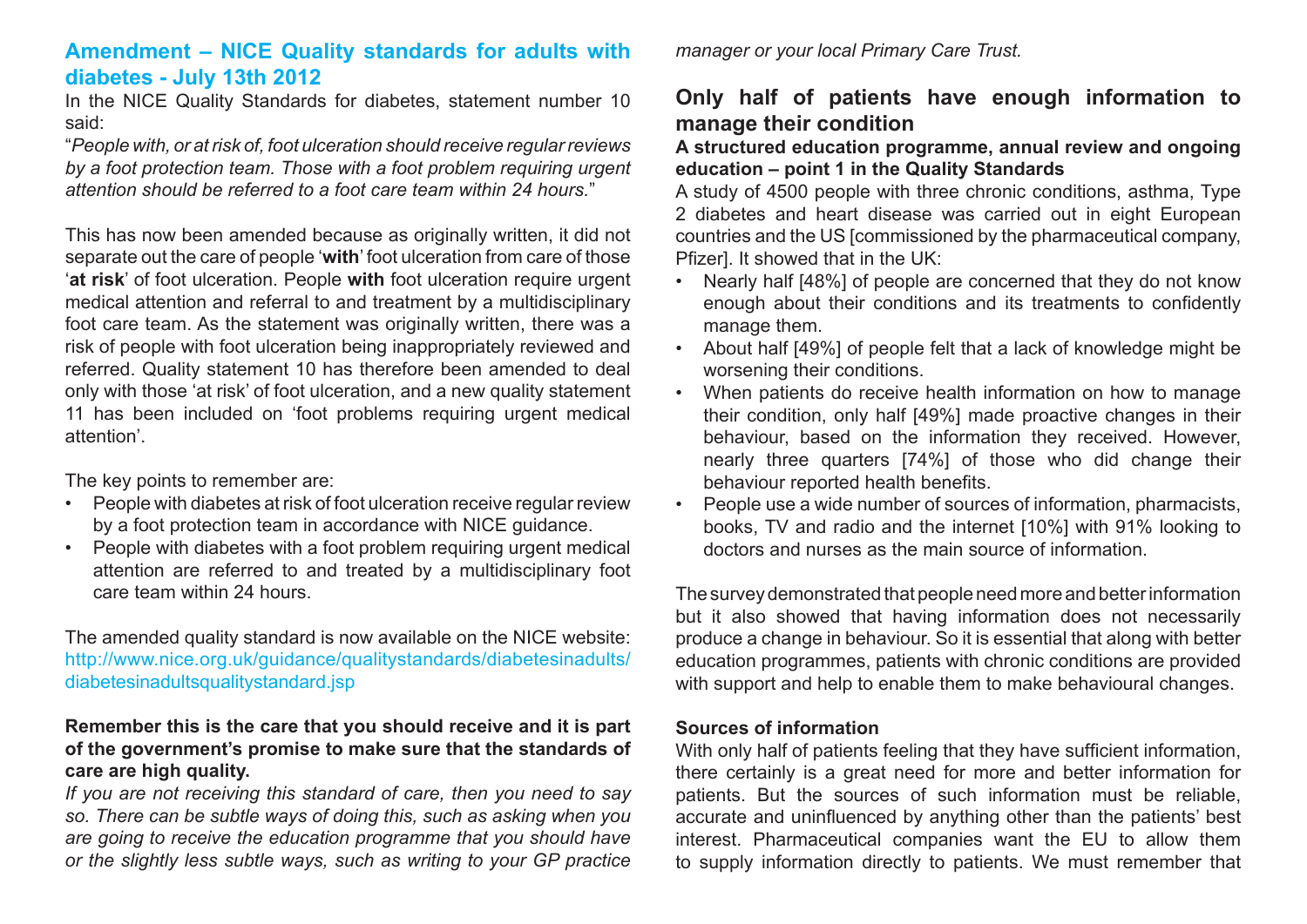pharmaceutical companies have a vested in the promotion of their drugs so they are not an independent source of information.

### **Having a care plan**

#### Participation in annual care planning to agree goals and an **action plan – point 3 in the Quality Standards.**

103 GP practices ran a care programme which has shown that 11,000 lives could be saved every year with better care for people with diabetes. In just 10 months the programme demonstrated how simple changes can have dramatic effects. The study involved 24,000 patients, nurses and GPs in a more systematic approach to treatment.

This included:

- • Creating and maintaining an accurate record of patients.
- Calling patients in for regular checks.
- Training them to become experts at managing their diabetes.
- Creating a network of care that included GPs, primary care trusts and hospitals.

The programme has shown what is possible by measuring the proportion of patients who achieved the correct levels of blood sugars, cholesterol and blood pressure and who were also screened for retinopathy.

If the results from this programme could be reproduced nationally it would mean:

- • 35,100 fewer patients would have diabetic complications
- 28,500 fewer people with diabetes would suffer heart attacks or strokes
- 11,600 fewer deaths every year.

It is expected that the techniques developed in the trials will be spread to the rest of the NHS.

...........................................

# **Equality Act 2010**

On October 1st 2010 the new Equality Act 2010 came into force in England, Scotland and Wales. The aim of the new Act is to simplify and draw together various parts of the previous legislation, including the Disability Discrimination Act.

The areas covered include employment, education and access to goods and services. In terms of employment, employers are obliged to make 'reasonable adjustments' to enable people with disabilities to work and prevent them from being disadvantaged.

#### **Who does the Act cover?**

A person is classed as having a disability if physical or mental impairment has a substantial, long-term effect on their abilities to carry out normal day to day activities. Whether a condition can be classed as disabling is decided on the effects on the person of not taking medication or not following a required diet.

So people with diabetes are covered by the Equality Act 2010 as they have to take their medication at appropriate times and may have to eat at set times to control their blood sugars. For instance, people with diabetes may have to take their breaks at different times from other employees and employers making this possible would be seen as making a reasonable adjustment. These same principles would apply to to children with diabetes in education.

Further details of the Equality Act 2010 can be found at **www.equalityhumanrights.com** for England, Scotland and Wales and **www.nihrc.org** for Northern Ireland.

...........................................

# **At your Consultation**

**The 9 key tests to be carried out annually** NICE recommends that people with diabetes should receive 9 key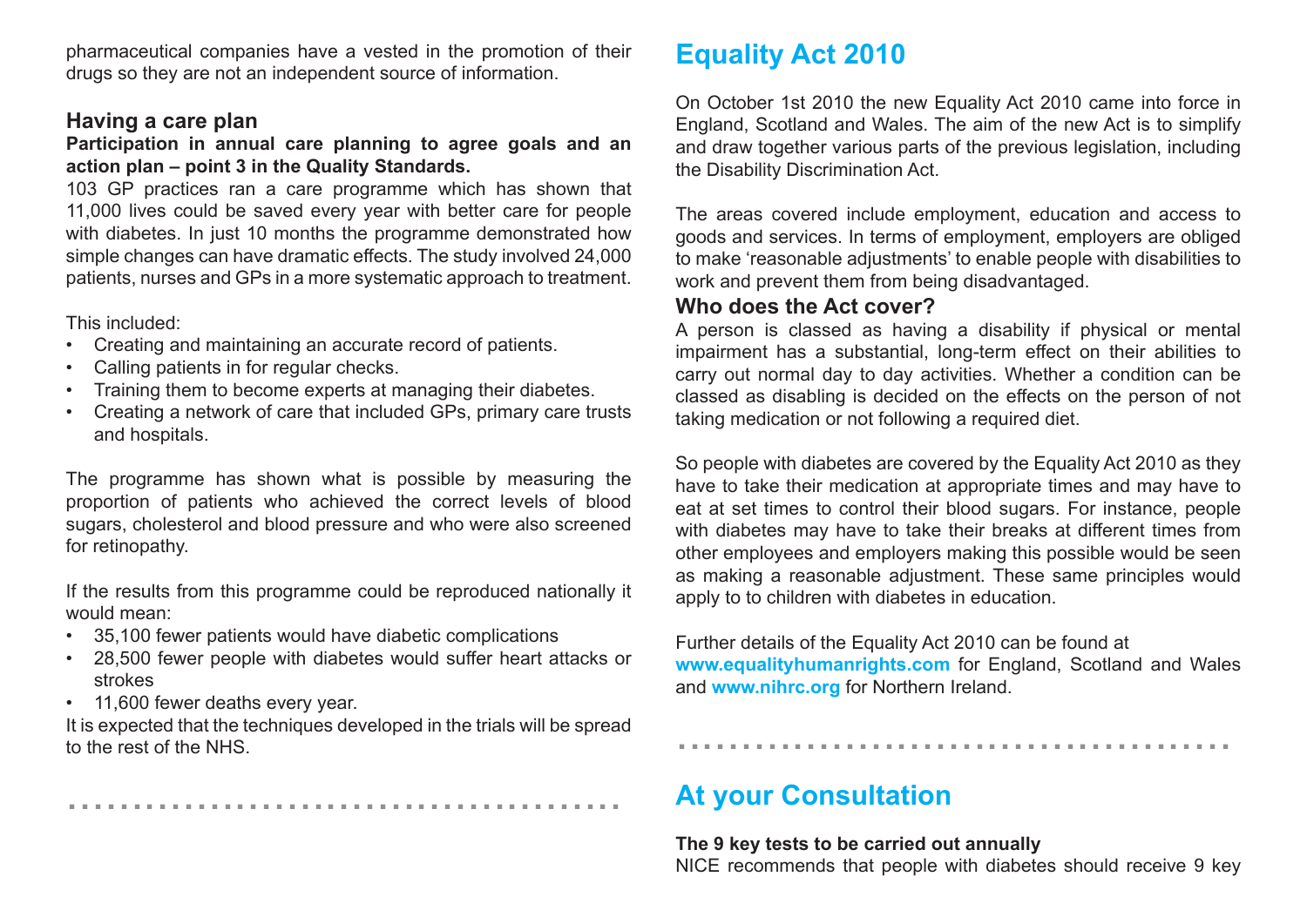tests that you should receive at least once a year, at your hospital or GP appointment for your diabetes. They are:

- Weight measurement
- **Blood pressure**
- Smoking status,
- HbA<sub>1c</sub>
- Urinary albumin
- Serum creatinine
- Cholesterol
- • Eyes
- **Feet**

However, many people are not receiving all 9 key tests, as shown by the National Audit for adults with diabetes and the National Paediatric Audit for Children and young people with diabetes.

#### **The National Audit issued in 2010 for the years 2008/9 showed that thousands of adults with diabetes are still missing some of these 9 key tests.**

- Only a third of people with Type 1 diabetes received all 9 tests and just over 50% of those with Type 2 diabetes received all 9 tests.
- Measuring urine albumin creatine ratio, which detects early kidney disease was the least likely to be carried out. Blood pressure measurement was the most frequently recorded test - 88.8% for people with Type 1 and 96.5% for those with Type 2 diabetes.
- Social deprivation did not affect the likelihood of all the tests being carried out but age did have an effect, with younger people receiving tests less frequently. Of people aged 16 to 39, just over 20% with Type 1 and just over 35% with Type 2 diabetes received all the tests compared with just over 34% and just over 51% respectively in the 40–84 age group.
- 90% are in contact with their healthcare teams at least once a year but the audit showed that the high level of contact with healthcare teams is not always being converted into effective care. Half of people do not meet blood pressure treatment targets, a third have 'poor' blood glucose control, particularly younger people.

There have been improvements from 6 years ago when the audit

was carried but NICE recommended targets are still not being met. Worryingly younger people and those with Type 1 diabetes seem to be missing out more on the care they receive.

#### **The National Paediatric Audit 2009/10 for England and Wales shows that 96% of children and young people with diabetes may not have received all 9 of the key test.**

The audit looked at the records of 19,558 children and young people between the ages of 0 to 24 years. Of these, 18,451 were between the ages of 0 to 17 years. Not all 9 key tests are recommended for all age groups but the guidelines specify a starting age of 12 years.

- • 94.3% were recorded as having Type 1 diabetes and 52% were male. 1% had Type 2 diabetes.
- • 96% of children and young people may not have had all the 9 key tests carried out and this has fallen by 1% since the 2008/09 audit.
- • 89.3% of children and young people had their HbA1c results recorded but in children and young people over 12 years, only 4.1% had all 9 key tests recorded.
- Only 14.5% of HbA1c results were within the NICE recommended target of less than 7.5% [59mmol/mol] and this is worse than previous years. The highest numbers who achieved the targets were children from 0 to 4 followed by the 5 to 11 age group. Over 30% of children and young people have high risk HbA1cs greater than 9.5% [82mmols/mol].
- • 9.0% had 1 episode of DKA [diabetes ketoacidosis] in 2009/10. DKA was more common in girls than boys, more common in the teenage years and often recurrent.

There was a large variation in DKA recurrence rates and considerable variations in meeting HbA1c targets between treatment centres. The audit concludes that, even though everyone is using the same treatment tools, some approaches are systematically better than others and it is expected that if the more effective systems are more widely used, then overall improvements would be achieved.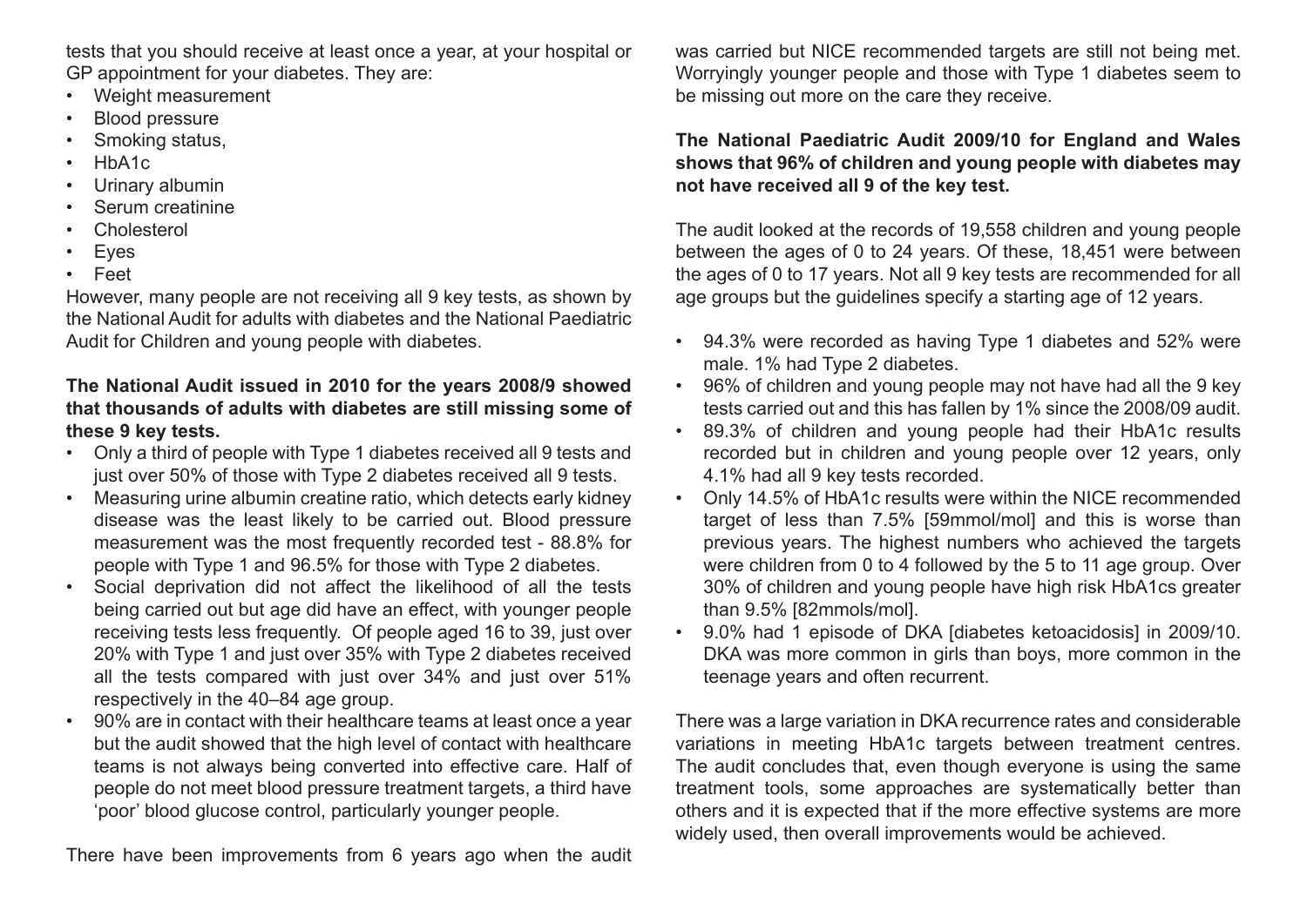**Recommendation – see the back of this leaflet for a chart to complete at each of your visits. It lists the 9 tests that should be carried out at your annual review. At your review ask if all 9 tests have been carried out. If so, tick the box but if not, ask why not and if necessary, ask for the tests to be carried out.**

# **Getting the most from your appointment with your doctor or healthcare professional**

At some time or another people with diabetes come across a wide variety of health professionals. This may include GPs, Practice Nurses, Dietitians, Diabetes Specialist Nurses [DSNs], Podiatrists and a range of Hospital Consultants. Sadly, it is often the case that people come away from appointments feeling confused about their treatment or feeling that they have not got what they wanted from the visit. This can be because people feel nervous or for a variety of other reasons, such as 'I didn't want to bother the doctor', 'Once I was there, I forgot to ask' or 'He's always busy and I didn't want to take up his time.'

It is important that you get the most out of any appointment with any member of your diabetes healthcare team. Here are some tips on how to manage the actual appointment or consultation effectively.

# **Some tips for your appointment**

- **Be prepared.** Make a list of what you want to get out of the consultation and write down the questions you want to ask. If you feel there are a lot of issues to discuss, ask to make a double appointment so that the surgery can keep to time and you don't feel rushed.
- **Be informed.** Do your research before you go so that you are aware about things like the various treatment options that may be available. Stay focused on the topic. Don't hand your doctor / healthcare professional anything to read until after your discussion is over because he/she will start reading it and will no longer be focused on you and your questions.
- **Be honest with your healthcare professional.** If you are honest with them about your diabetes or related condition, then you will be able to be treated more effectively. They can't be expected to help if they haven't got the full picture.
- **Communication.** Make sure your healthcare professional knows why you have come and they fully understand the nature of the problem. Have mutual respect. Respect is a two way thing, you should respect your healthcare professional for their medical knowledge but they should also respect you for your experiences as a patient.
- **Make joint decisions.** Having mutual respect will allow you both to make decisions that you are both happy with.
- **• Taking your partner or friend.** If you would feel more comfortable, take you partner or a friend with you and check that your health professional is happy with this.
- **• Be practical.** Think ahead about your medication and make sure that you have enough supplies by marking on a calendar or diary when you need to order more. This is particularly important at holiday time.

...........................................

# **The right to complain The NHS Complaints Procedure**

The NHS has its own complaints procedure. You have the right to have any complaint you make about the NHS dealt with efficiently and have it investigated properly. Here's what to do if you wish to make a complaint against an NHS organisation eg your hospital or your GP.

- You should first contact them directly.
- If you are not sure where to start or how to get in touch with an NHS organisation, the Patient Advice and Liaison Service [PALS] can help you. Its role is to make sure your concerns reach the right people and to support you in resolving any problems you may have. It can help you to make a complaint and introduce you to agencies and support groups outside the NHS.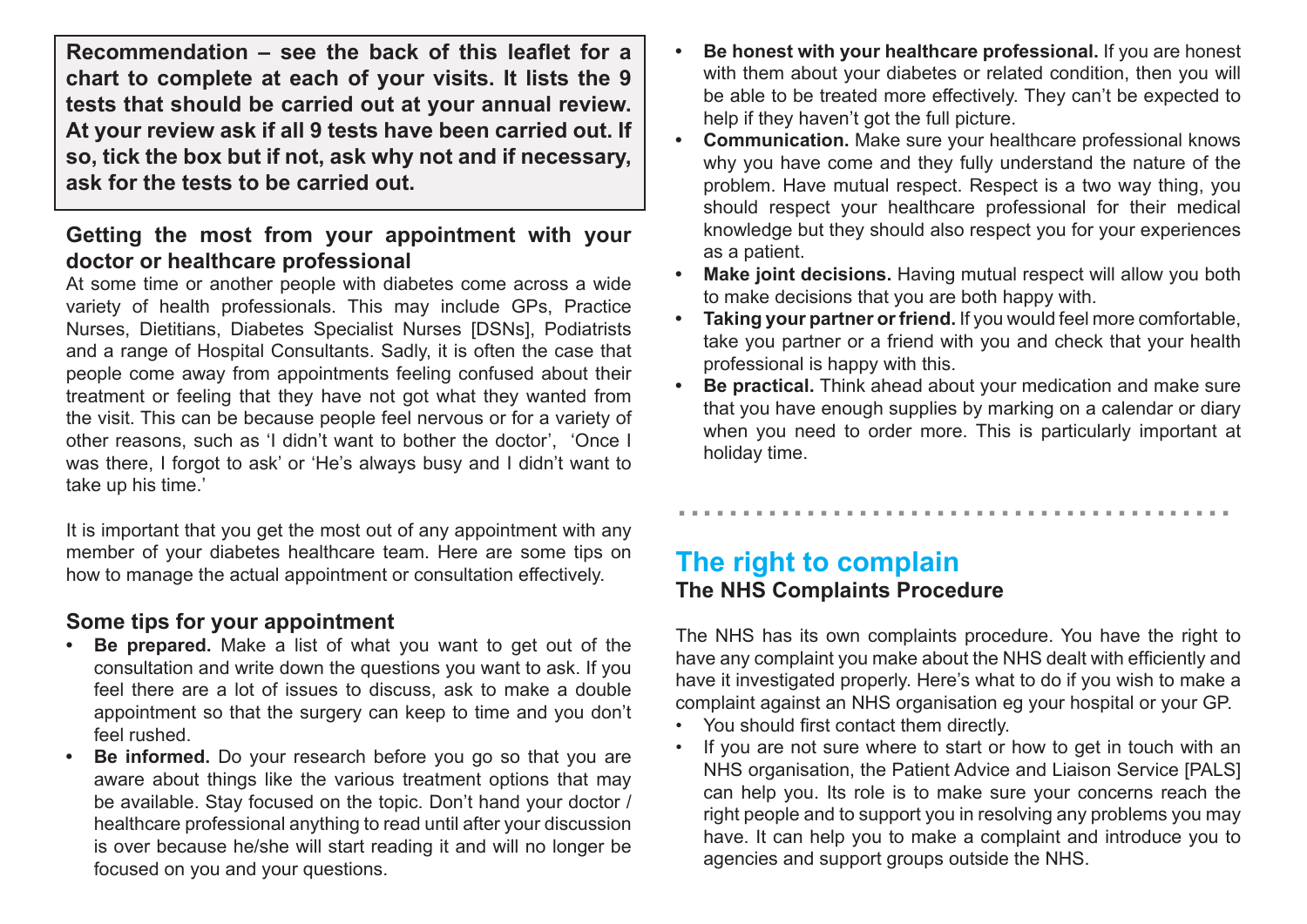• You can also raise your concerns by getting in touch with regulatory bodies, such as the Care Quality Commission.

# **The Parliamentary and Health Service Ombudsman**

If you have tried the NHS complaints procedure but are dissatisfied with the response, you can contact the Parliamentary and Health Service Ombudsman. The Ombudsman carries out independent investigations into complaints about government departments, their agencies and the NHS. The details are as follows:

Complaints Helpline: 0345 015 4033, open Monday to Friday 8.30 am to 5.30pm or e-mail **phso.enquiries@ombudsman.org.uk** or you can write to:

The Parliamentary and Health Service Ombudsman, Millbank Tower, Millbank, London SW1P 4QP

# **PALS – what it is and what it does**

The Patient Advice and Liaison Service, known as PALS, was introduced to ensure that the NHS listens to patients, their relatives, carers and friends, and answers their questions or resolves their problems as quickly as possible.

The NHS employs over a million people and provides a broad range of services, so it is not surprising that sometimes in a hospital situation, you may feel confused or concerned about various issues. This can be particularly difficult if you are feeling vulnerable or anxious.

While the NHS expects its staff to listen and respond to patients, it doesn't always happen and sometimes you may wish to talk to someone who is employed to help you so that your questions and concerns are resolved as quickly as possible. This is what PALS is there to do. PALS offices are usually located within or near to hospitals so that you have on the spot access to help.

#### **What PALS does for you:**

► Provide you with information about the NHS and help you with any health-related enquiry.

- ► Help to resolve concerns or problems when you are using the NHS.
- ► Provide information about the NHS complaints procedure and how to obtain independent help if you decide you want to make a complaint.
- ► Provide you with information and help to introduce you to agencies and support services outside the NHS.
- ► Tell you how you can get more involved in your own healthcare and the local NHS.

## **What PALS does for the NHS:**

- ► Improve the NHS by listening to your concerns, suggestions and experiences and ensure that people who design and manage services are made aware of the issues you raise.
- ► Provide an early warning system fro NHS Trusts and those that monitor them by identifying problems or gaps in services and reporting them.

If you want to know more about PALS and how to find your locals PALS office, then visit the website: **www.pals.nhs.uk**

# **Reporting adverse drug reactions**

Reporting side effects of drugs, also called adverse reactions, is an important part of improving the safety of drugs. Monitoring of these reports forms part of the post-marketing surveillance of drugs. Adverse drug reactions may not show up in the trials carried out for a drug to gain marketing approval but can show up once a drug has reached the market and is used on a wider population than just the pre-marketing trials. Adverse drug reactions can occur immediately after taking a drug [such as insulin] or after days, weeks, months or even years later.

In order to report an adverse reaction, you only have to suspect that the drug is causing the adverse effects, you don't have to prove it.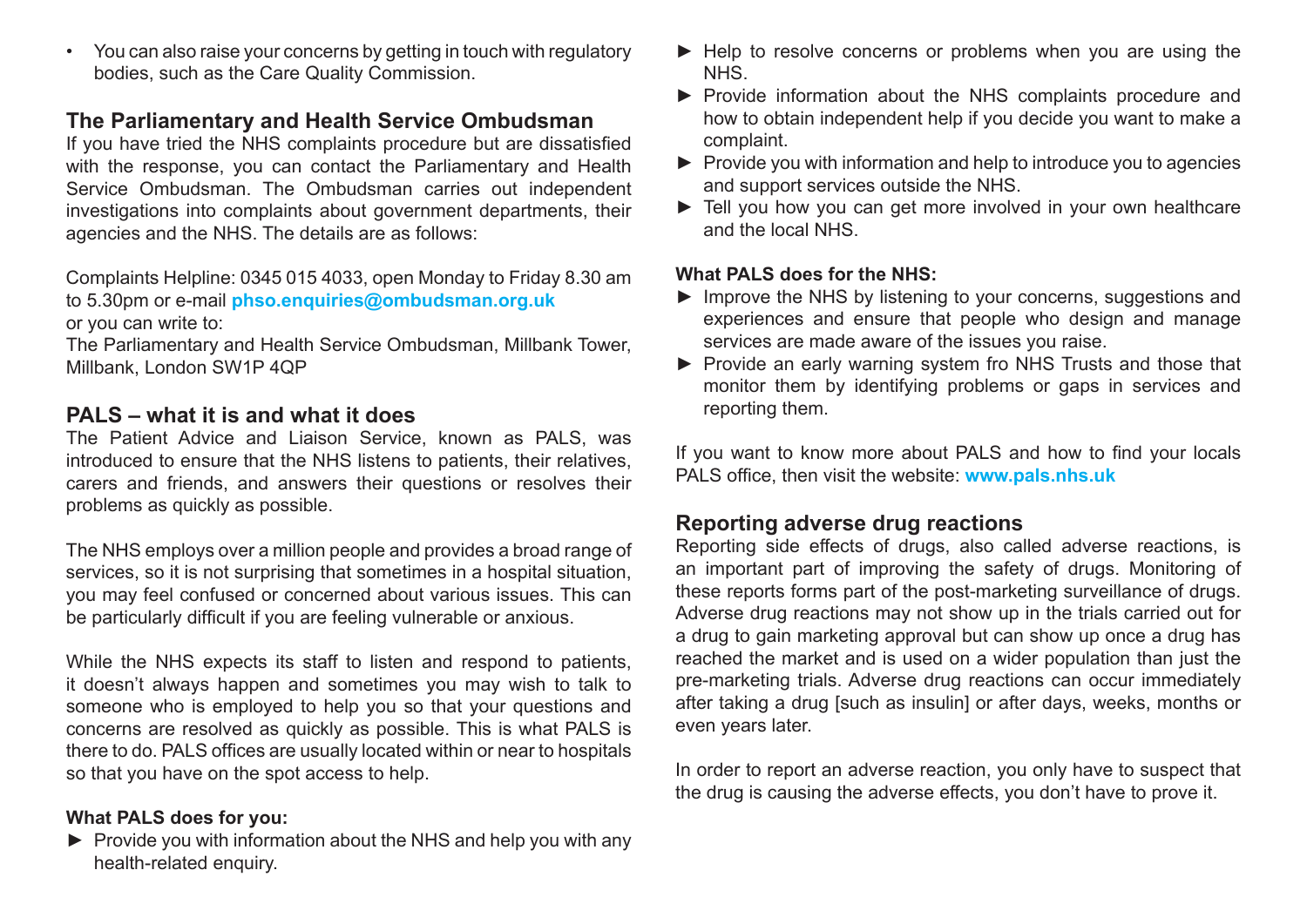# **How to report adverse reactions in the UK**

You can report any suspected adverse reactions you experience, here's how to do it.

- • If you have access to the internet: go to **www.yellowcard.gov.uk** and CLICK on submit a Yellow Card report. On this site you can also check the adverse reactions reports already made.
- If you prefer to use a paper Yellow Card reporting form: telephone the MHRA on 0207 084 2000 or e-mail patientreporting@mhra. gsi.gov.uk and ask for a form to be sent through the post.

# **Restrictions on diabetes drugs**

On April 12th 2011, the GP magazine, Pulse, published a list of drugs that GPs have been banned from prescribing due to their higher costs. Pulse used the Freedom of Information Act to conduct a survey of Primary Care Organisations and found that more than 50% of the 134 organisations questioned 73 had placed drugs on black lists or put restrictions on how these cold be prescribed. Among those blacklisted were the Type 2 drugs Byetta, Januvia, Victoza and Galvus. These newer drugs tend to be prescribed for people who have not responded well to the cheaper alternatives or who have had side effects to them. Naturally this raises fears that people will have to use cheaper alternatives that do not suit them as well, or they will be moved on to insulin earlier, which has more side effects, namely increased risk of hypoglycaemia.

#### **Rationing of medicines – patients having to fight to gain access to medicines**

Unless a treatment has been recommended by a NICE technology appraisal, Primary Care Trusts [PCTs] are allowed to decide not to fund a particular treatment. If a treatment is not routinely covered by a PCT and a GP or consultant wishes to prescribe such a treatment, then they can submit funding requests to the PCT. Figures published in GP [28.04.11] show:

- • Funding requests to PCTs rose by 17% from 2008/9 to 2010/11.
- • Around half of requests are approved, but approval rates vary from less than 10% in some PCTs to more than 80% in others.
- During this period, 9,000 more requests were received but 1,000

fewer requests were approved.

[*Source: Freedom of Information Act responses from 103 PCTs in England*]

#### **What about patients' rights?**

This situation leads to conflicts between PCTs' freedom to make individual decisions and the NHS Constitution which defends patients' rights. There cannot be blanket bans on certain treatments because the NHS Constitution states that PCTs "must consider exceptional individual cases where funding should be provided."

The Audit Commission has estimated that the NHS in England could save more that £500 million a year if it cut the use of low clinical value treatments, such as unnecessary or cosmetic treatments. However, many PCTs go well beyond restricting treatments of low clinical value. They are also refusing to fund treatments or therapies that are approved by NICE. This includes pump therapy and diabetes education – a short-sighted policy which not only adversely affects the long-term health of people with diabetes but also increases costs in the long-term due to the earlier onset of complications.

#### **Will GP Commissioning make this worse?**

PCTs are in place until about 2013 when the system is expected to change and GP consortia are expected to be in charge of funding. It remains to be seen whether this will make the situation better or worse however, one thing is clear, if patients do not receive the treatment they need, then the complaint or argument will be directly with their GP and no longer the PCT. This is probably not a comfortable position for either the patient or the GP and is likely to make the doctor /patient relationship difficult.

#### **How do we deal with this situation?**

Perhaps now more than ever, we need to be aware of the NHS Constitution and our rights as patients.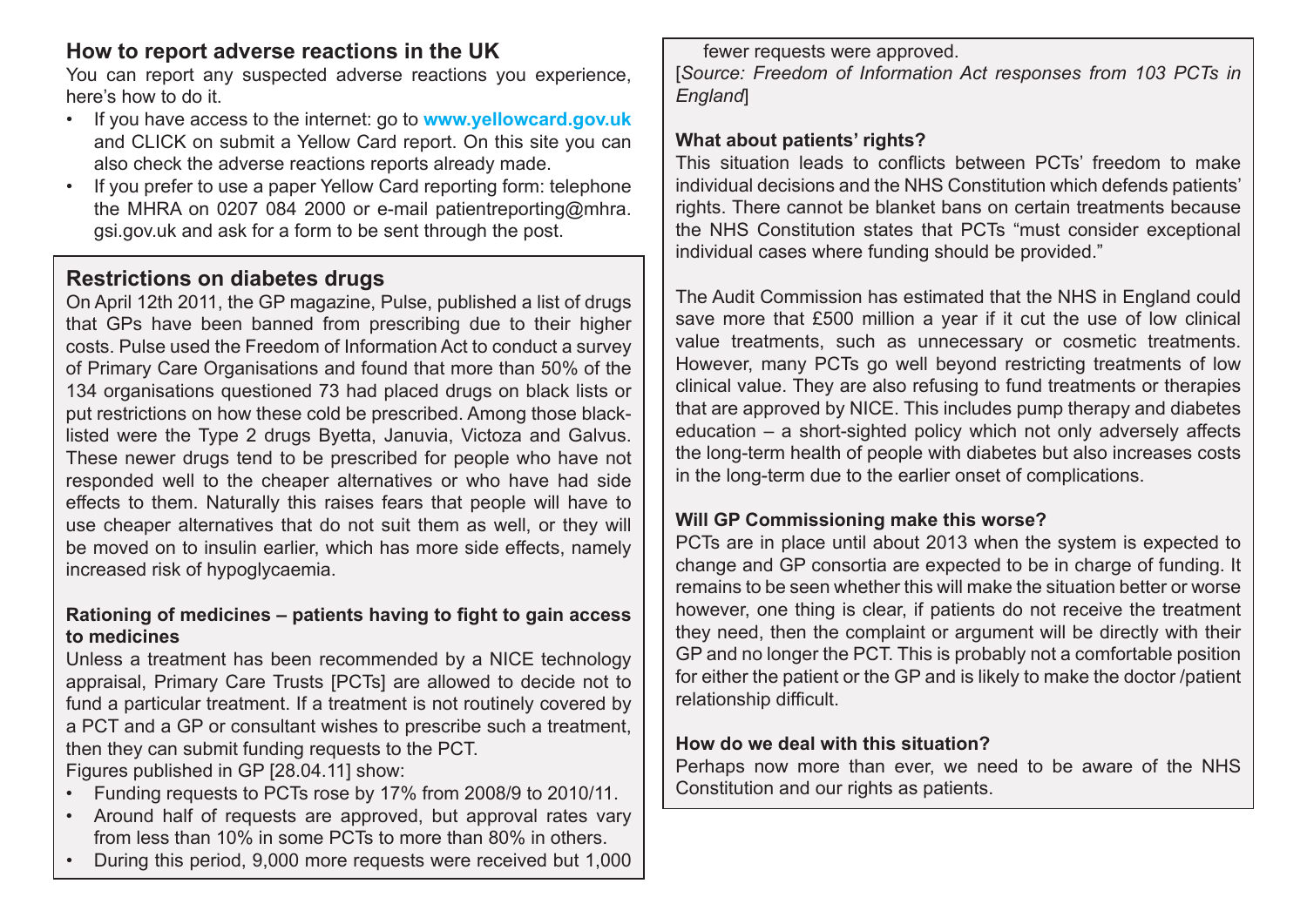# **Know Who Is Treating Your Diabetes**

# **Competency Framework for Diabetes Nursing**

As patients we may not be fully aware of the different nursing roles involved in diabetes or indeed, that there is a framework for levels of competency for the various nursing roles. The third edition of 'An integrated Career and Competency Framework for Diabetes Nursing, has been produced by Training Research and Education for Nurses in diabetes [TREND UK]. It can be found at **www.trend.uk.org** The aim of the Framework is to support commissioning of appropriate levels of nurses to deliver diabetes services and to provide a clear definition of the nursing roles and their expected competencies. The new edition incorporates five new areas – screening and prevention of Type 2 diabetes, mental health, end of life care, prisons and young offenders units and nursing and residential homes.

#### **Diabetes nursing is essential**

This statement is clearly laid down and one that none of us, as patients would disagree with. Lest we forget, it also tells us that the role of diabetes nursing is:

- To make a difference to the lives of people with diabetes.
- To promote and maintain the health of people with diabetes.
- To promote understanding and raise awareness of diabetes.
- To provide high quality, person-centred care and services.
- • To help people with diabetes to be confident to self-manage and to be as independent as possible.
- To maintain a good quality of life for people with diabetes.

## **There are five levels of competency**

- i. Unregistered practitioner
- ii. Competent nurse
- iii. Experienced or proficient nurse
- iv. Senior nurse practitioner or expert nurse
- v. Consultant nurse

The Framework sets out the topics involved in diabetes care and what competency is required by each of the above nurses for each topic. This is so that the right health professionals are treating the right

diabetes patients. For instance, practice nurses working at a basic level will be involved in screening for diabetes and complications and should be able to provide patient support, education, offer lifestyle advice and know when to refer on for specialist advice. By comparison, a consultant nurse in diabetes is a diabetes specialist nurse, often qualified to prescribe, to manage diabetes care and to train other health professionals.

#### **New roles may be confusing**

The number of nurses involved in different aspects of diabetes care has increased with the rise in the number of people with the condition and with the shift to diabetes being treated by GPs. The titles can be confusing and while we can't cover all of them, here's a few:

- **Diabetes Specialist Nurse [DSN]** there is currently no single recognised qualification for a DSN. It is expected that all specialist nurses will have, or be working towards a degree level qualification and senior DSNs working towards a Masters degree. Changes in treatment and government directives have led many DSNs to specialise in certain areas of diabetes such as education or pump therapy.
- **Diabetes Facilitators** these are usually based in primary care supporting and educating other health professionals to manage diabetes care effectively to try to achieve standardised care.
- **Consultant Nurse** these are experienced nurses whose job incorporates education, leadership in planning services and research.
- **• Practice nurses** all practices nurses are registered nurses and they cover a wide range of clinical conditions. If they are involved in diabetes care, then they should be trained in diabetes and have a minimum of 6 to 12 months experience in diabetes care. There are growing numbers of practice nurses providing a high level of diabetes care and many are non-medical prescribers carrying out medicines reviews and issuing prescriptions.
- **Diabetes Care Technician** this is an unqualified person who is suitably trained to carry out routine screening for diabetic complications.

#### **Prescribing nurses**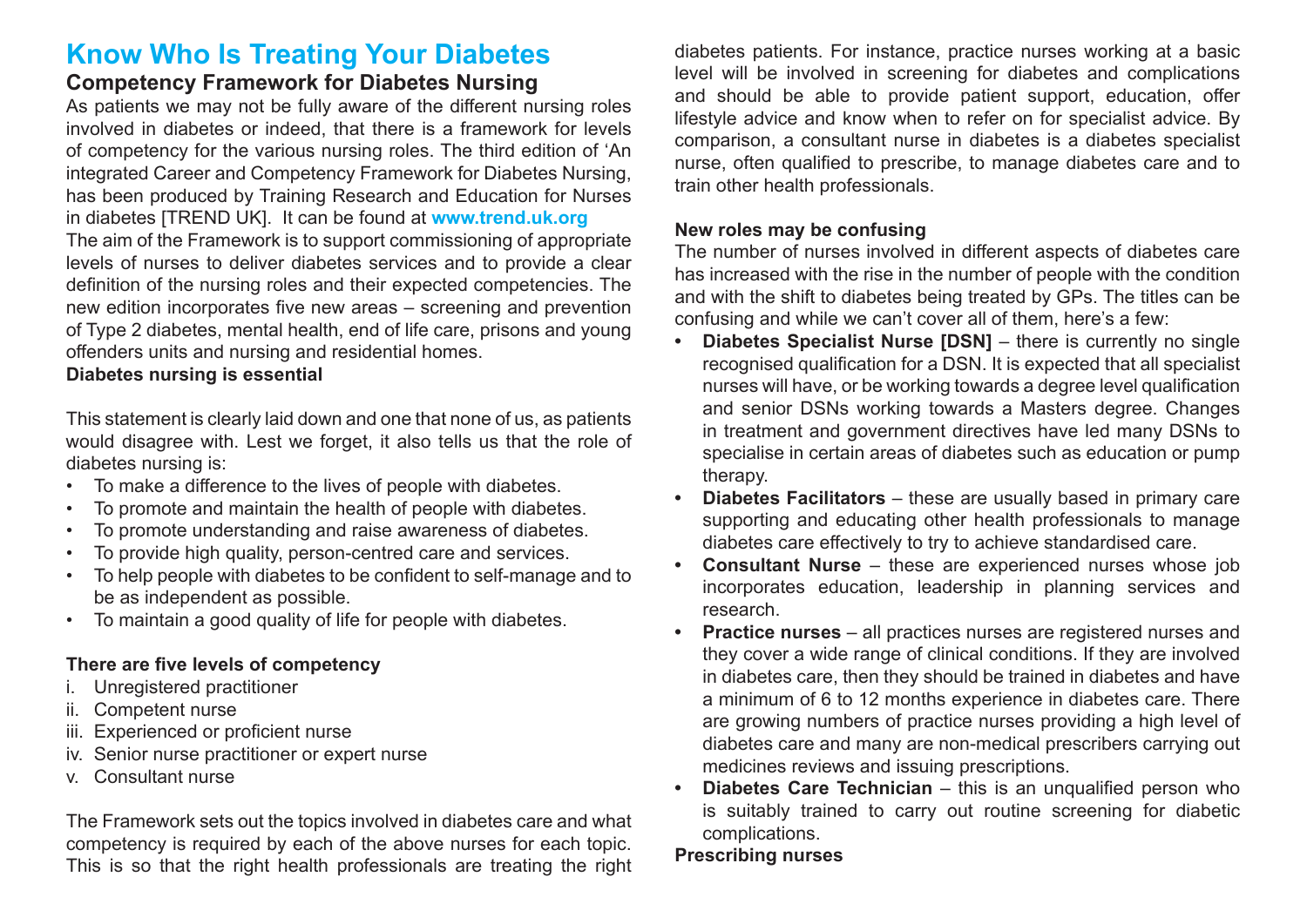There are now 30,000 nurses in the UK who are able to prescribe from a limited list of medicines. These medicines are listed in the Nurse Prescribers' Formulary for Community Practitioners and they are mainly over-the-counter medicines and include wound dressings, laxatives and creams.

Added to this there are a further 19,000 nurses who are qualified as both independent and supplementary prescribers.

**Independent prescribing nurses** – are able to assess, diagnose and prescribe any licensed or unlicensed medicine within their area of competence eg a prescribing nurse who specialises in diabetes can prescribe for this condition.

**Supplementary prescribing nurses** – are able to prescribe after a doctor has assessed and diagnosed a patient's condition and a clinical management plan [care plan] has been drawn up with the patient. There is a list of medicines from which the supplementary prescribing nurse is able to prescribe. Supplementary nurse prescribers are often used for long-term conditions such as diabetes.

Both independent and supplementary prescribers are able to prescribe controlled drugs but the conditions are restricted.

**Note**: Appropriately qualified pharmacists are also able to prescribe using both independent and supplementary prescribing, as can optometrists for conditions that affect the eye. Other health professionals such as radiographers and podiatrists are only able to use supplementary prescribing ie within a patients care plan.

**If it is unclear to you what qualifications your nurse has, just ask – they will be only too happy to explain.** 

...........................................

# **Useful Information**

#### *NHS websites – few people have heard of them*

According to a report for NHS Connecting for Health, few people in the UK have heard of the NHS's major public health websites. Here they are:

**NHS Choices www.nhs.uk** is a useful site with masses of information ranging from health topics to details about your hospitals and how they have been assessed.

**HealthSpace www.healthspace.nhs.uk** describes itself as "a free, secure online personal health organiser. It can help you to manage your health, store important health information securely, or find out about NHS services near you." So you can keep track of your weight, blood pressure, cholesterol levels and medications and there is a calendar to keep track of your various appointments with doctors and dentists etc. If you choose to have a Summary Care Record [if available in your area!], it can be viewed through HealthSpace.

**Easyhealth www.easyhealth.org.uk** is a website from Mencap and provides health information that is easy to understand for people with learning disabilities.

People with learning disabilities can develop Type 1 diabetes and as there is a higher prevalence of obesity, undiagnosed Type 2 diabetes is common. There are various levels of learning disability and missed diagnosis of diabetes is not unusual, for a variety of reasons – staff assuming that the symptoms of diabetes are due to the learning disability or due to the person's own understanding of the symptoms and the inability to communicate these. Once diagnosed, it is not appropriate for people with learning disabilities to be given standard leaflets in a written format, they are not of much use if you can't read. Easyhealth has a wide range of leaflets with words and pictures to help and also to help health professionals who are supporting people with learning disabilities.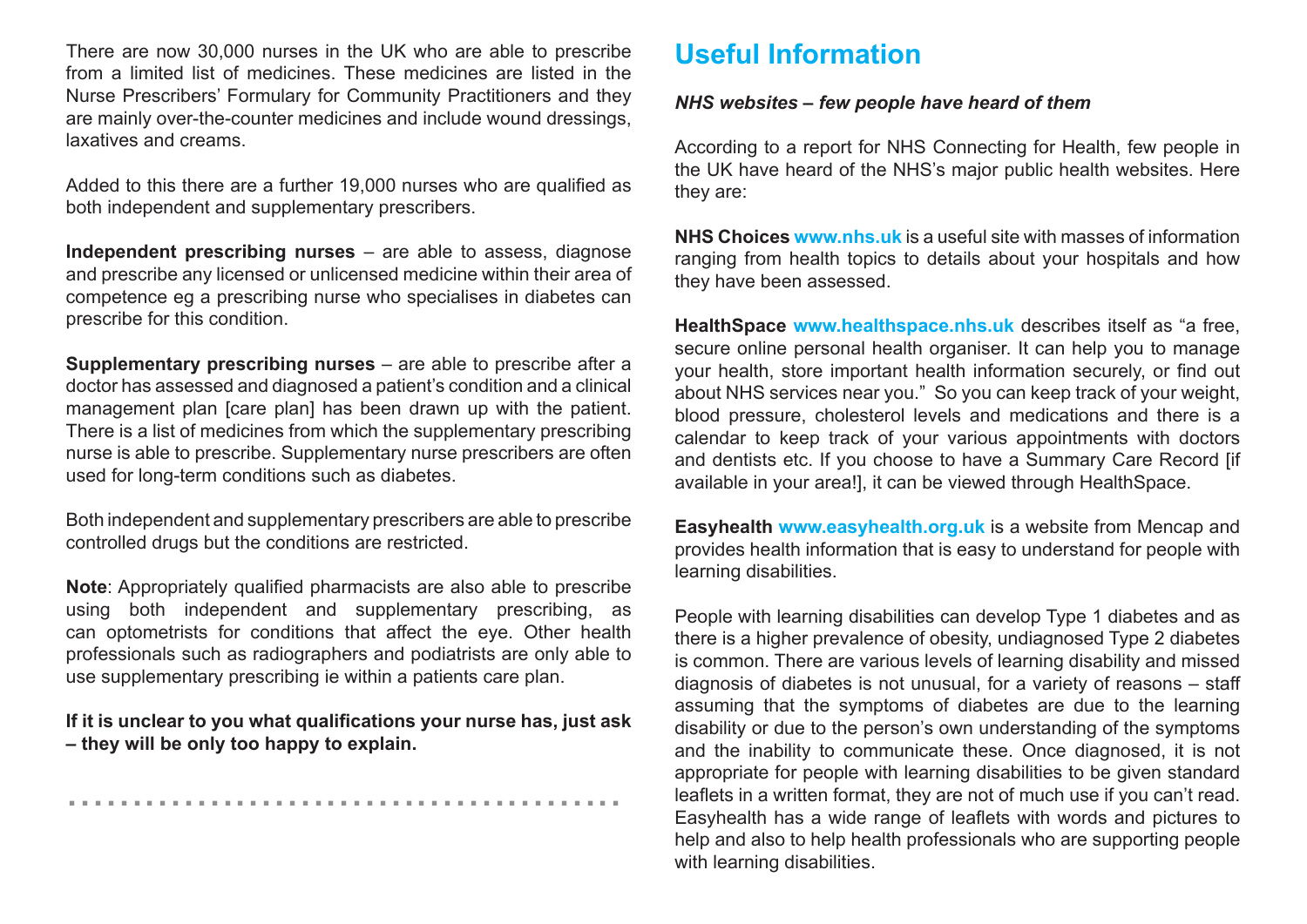**Note**: there is a legal requirement to make 'reasonable adjustments' to services for people with learning disabilities in primary and secondary care. Offering standard care is not enough – it is a question of doing things differently to suit needs which involves flexibility. NHS Trusts can be prosecuted for not complying with this requirement.

# **NICE Guidelines related to diabetes:**

- **• Type 1 Diabetes www.nice.org.uk/Guidance/CG15**
- **• Type 2 diabetes liraglutide [Victoza] guidance.nice.org.uk/TA203**
- **• Type 2 Diabetes www.nice.org.uk/Guidance/CG66**
- **Pathways brings together all connected NICE quidance on a topic and includes diabetes pathways.nice.org.uk**
- **• Quality Standards in Diabetes the treatment and care which should be provided www.nice.org.uk/aboutnice/qualitystandards/ qualitystandards.jsp**
- **• Type 2 Diabetes newer agents guidance.nice.org.uk/CG87/Guidance/pdf/English**
- **• Type 2 Diabetes Footcare www.nice.org.uk/Guidance/CG10**
- **• Diabetic foot problems care in hospital www.nice.org.uk/Guidance/CG119**
- **• Diabetes (Type 1 & 2) Long acting insulin analogues www.nice.org.uk/Guidance/TA53**
- **• Type 1 Diabetes– Allogeneic pancreatic islet cell transplantation for type 1 diabetes mellitus http://guidance.nice.org.uk/IPG257**
- **• Type 1 Diabetes– Autologous pancreatic islet cell transplantation for improved glycaemia control after pancreatectomy**

**http://guidance.nice.org.uk/IPG274**

**• Neuropathic pain www.nice.org.uk/CG963**

- **• Diabetes (Type 1 & 2) Patient Education Models www.nice.org.uk/Guidance/TA60**
- **• Diabetes Insulin Pump Therapy www.nice.org.uk/Guidance/TA151**
- **• Diabetes (Type 1 & 2) Inhaled Insulin www.nice.org.uk/Guidance/TA113**
- **• Diabetes in pregnancy www.nice.org.uk/Guidance/CG63**
- **• Public Health Guidance, Prevention of Type 2 diabetes PH35 http://guidance.nice.org.uk/PH35**
- **• Management of long-term sickness and incapacity for work www.nice.org.uk/Guidance/PH19**
- **• Public Health Guidance on Physical Activity www.nice.org.uk/media/368/C9/2009002PhysicalActivityChil dren020209.pdf**
- **• Medicines Adherence www.nice.org.uk/media/033/ BE/2009001MedicinesAdherence.pdf**

#### **If you do not have internet access, you can request a copy of the NICE guidelines:**

1st Floor 10 Spring Gardens London SW1A 2BU Telephone **+44 (0)845 003 7780**

Alternatively, you can always contact IDDT: **01604 622837**

This chart (on the page below) is to remind you of the 9 tests which should be carried out at your annual review. You can keep a record of the tests and dates they were carried out by completing the date and ticking the box for each test. At your review, ask if all 9 tests have been carried out. If so, tick the box but if not, ask why not and if necessary ask for the tests to be carried out.